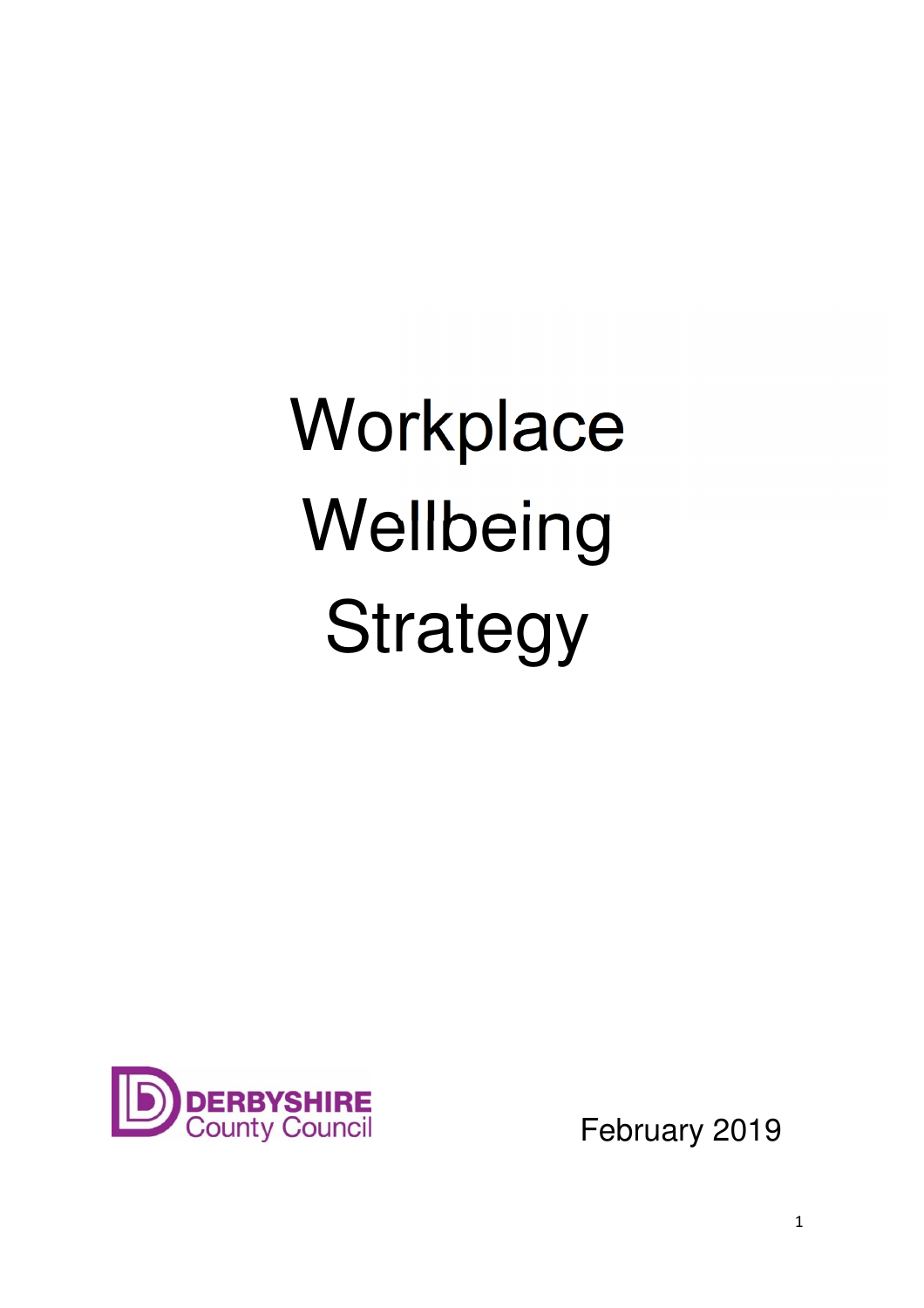# **DERBYSHIRE COUNTY COUNCIL WORKPLACE WELLBEING STRATEGY**

| <b>Version History</b> |           |               |          |  |  |
|------------------------|-----------|---------------|----------|--|--|
| <b>Version</b>         | Date      | <b>Detail</b> | Author   |  |  |
| 1.0                    | 24.1.2019 | First version | Luan Kay |  |  |

| <b>Links and Dependencies</b>                                                            |  |  |  |  |
|------------------------------------------------------------------------------------------|--|--|--|--|
|                                                                                          |  |  |  |  |
| Derbyshire County Council policies;<br>Employee Leave Scheme and Flexible Working Policy |  |  |  |  |
| <b>Attendance Management Policy</b>                                                      |  |  |  |  |
| Health and Safety policies and procedures                                                |  |  |  |  |
| Human Resource policies and procedures                                                   |  |  |  |  |
|                                                                                          |  |  |  |  |
| Derbyshire Public Health;                                                                |  |  |  |  |
| Derbyshire Health and Wellbeing Strategy 2018 onwards                                    |  |  |  |  |
| <b>Substance Misuse Strategy</b>                                                         |  |  |  |  |
| Derbyshire Maternity Transformation Programme (DMTP)                                     |  |  |  |  |
| Sexual Health Strategy                                                                   |  |  |  |  |
| Towards an Active Derbyshire Strategy                                                    |  |  |  |  |
| Derbyshire Disability Employment Strategy                                                |  |  |  |  |
| Derbyshire Mental Health Prevention Framework                                            |  |  |  |  |
|                                                                                          |  |  |  |  |
| ACAS Health, Work and Wellbeing Guide                                                    |  |  |  |  |
|                                                                                          |  |  |  |  |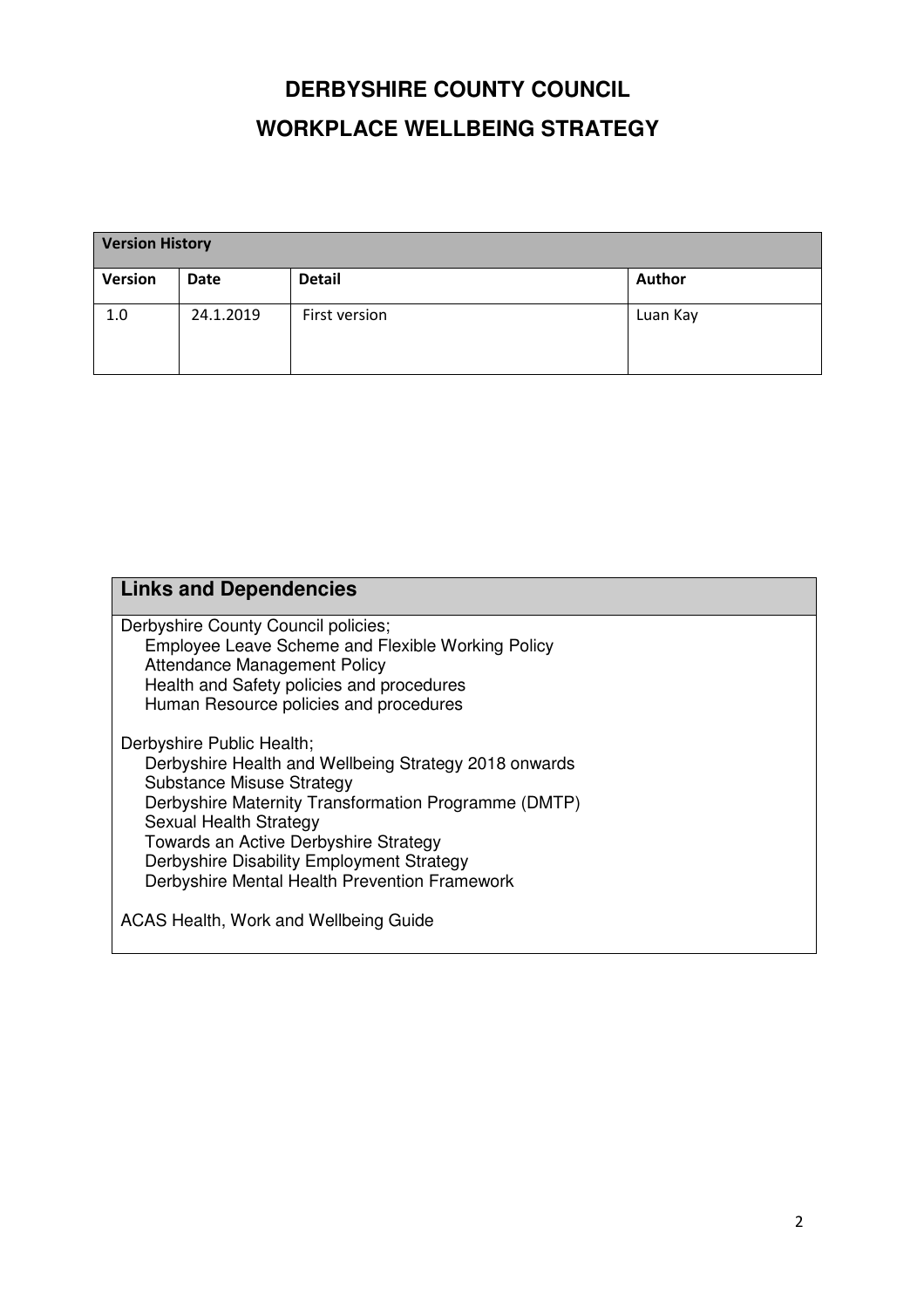## **CONTENTS**

- 1. Vision, aims and objectives
- 2. Scope
- 3. Definition of Health and Wellbeing
- 4. Responsibilities for Wellbeing
	- a. Derbyshire County Council
	- b. Management
	- c. Human Resources, Occupational Health, Health and Safety, and Public Health
	- d. Employees
- 5. Delivering Workplace Health and Wellbeing Activities
	- a. Diagram of support services
	- b. Key areas and activities
- 6. Health and Wellbeing measures and evaluation

#### **Appendices**

A. Wellbeing Support Services further information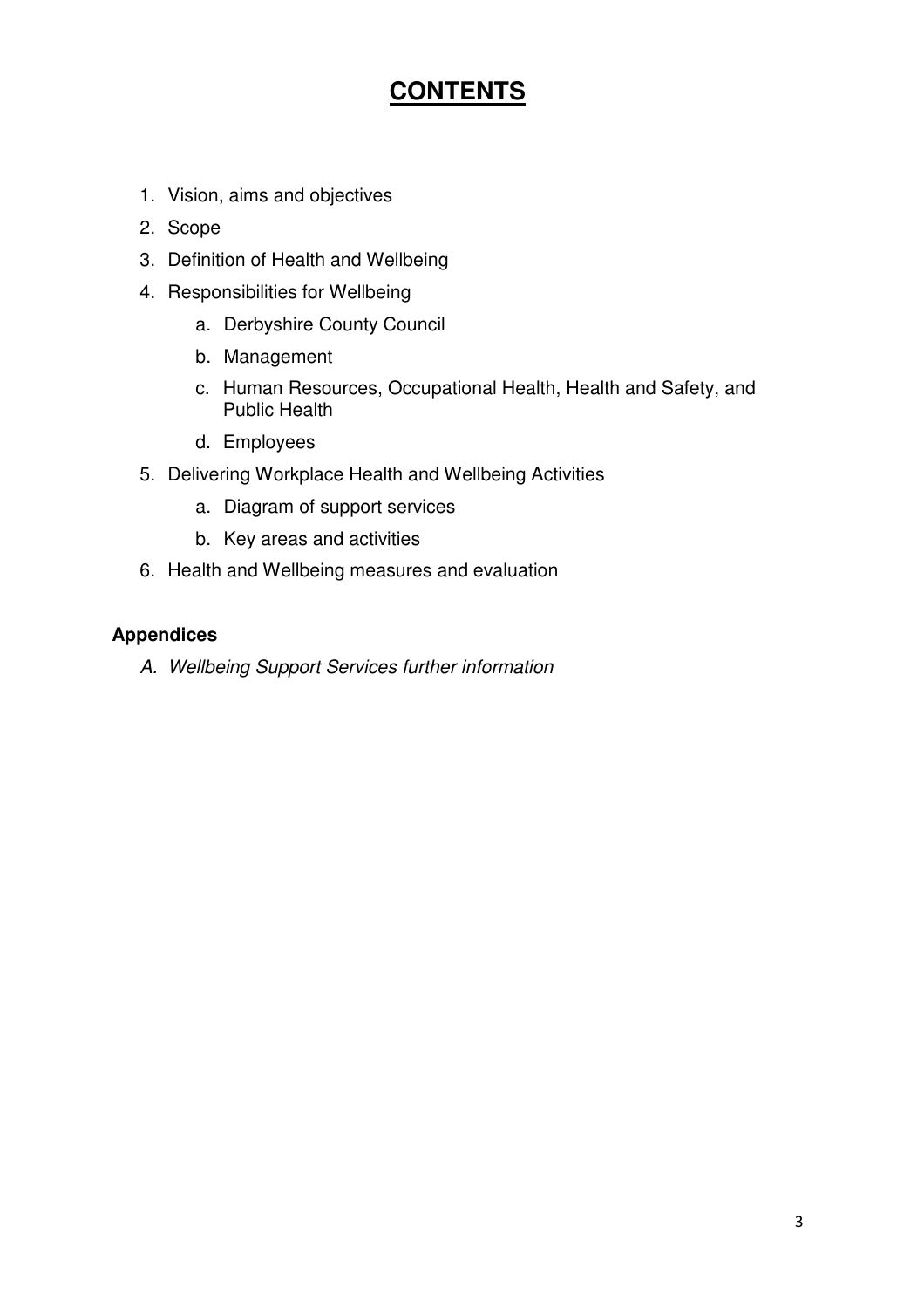### **1. Vision, Aims and Objectives**

Derbyshire County Council recognises the importance of the promotion and maintenance of the physical and mental health, safety and wellbeing of its workforce, and commits to providing a range of support and opportunities to enable employees to maintain their health, wellbeing and safety at work.

The Workplace Wellbeing Strategy aims to;

- bring together all initiatives currently in place within the Council that support and maximise the health, safety and wellbeing of employees;
- ensure a safe working environment and culture of wellbeing;
- clarify the roles and responsibilities for safety and wellbeing;
- identify areas for development and enable improvement;
- identify the measures by which we will assess whether our workplace wellbeing support and interventions have been successful and are targeted effectively.

Improving employee wellbeing and ability to manage work demands, whilst balancing work and home life, will ultimately lead to improved individual and organisational performance.

Employee engagement, health, safety and wellbeing are priorities and will be delivered in an environment where employees are well managed, valued for their contribution, and are enabled to develop. This will be done by:

- o creating an organisational culture which proactively supports health and wellbeing
- $\circ$  enabling a safe and healthy working environment for all employees
- $\circ$  improving the health and wellbeing of all employees
- $\circ$  encouraging and supporting employees to develop and maintain a healthy lifestyle
- o supporting people with manageable health conditions or disabilities, enabling them to retain employment and develop their careers
- $\circ$  creating a new employee engagement strategy in partnership with our consultative committees
- $\circ$  promoting shared responsibility for health and wellbeing
- o providing training for managers in aspects of employee wellbeing including safety, health and wellbeing
- o developing universal, targeted and specialist approaches as required, to improving wellbeing in the workplace
- o providing occupational health services which focus on intervention and prevention as well as providing support for employees with health conditions
- o ensuring a consistent application of the attendance management policy
- $\circ$  building a reputation as an employer that cares about the wellbeing of its employees, and being recognised as an employer of choice
- $\circ$  investing in employee health and wellbeing so employees can do their jobs well, which will also bring benefits to the service provision to clients, and to the Council

This workplace wellbeing strategy also links to the wider Derbyshire Health and Wellbeing Board Strategy 2018 that identifies 5 priority areas for the wider population of Derbyshire:

- 1. Enable people in Derbyshire to live healthy lives
- 2. Work to lower levels of air pollution
- 3. Build good mental health and wellbeing across the life course
- 4. Support our vulnerable populations to live in well-planned and healthy homes
- 5. Strengthen opportunities for good quality employment and lifelong learning.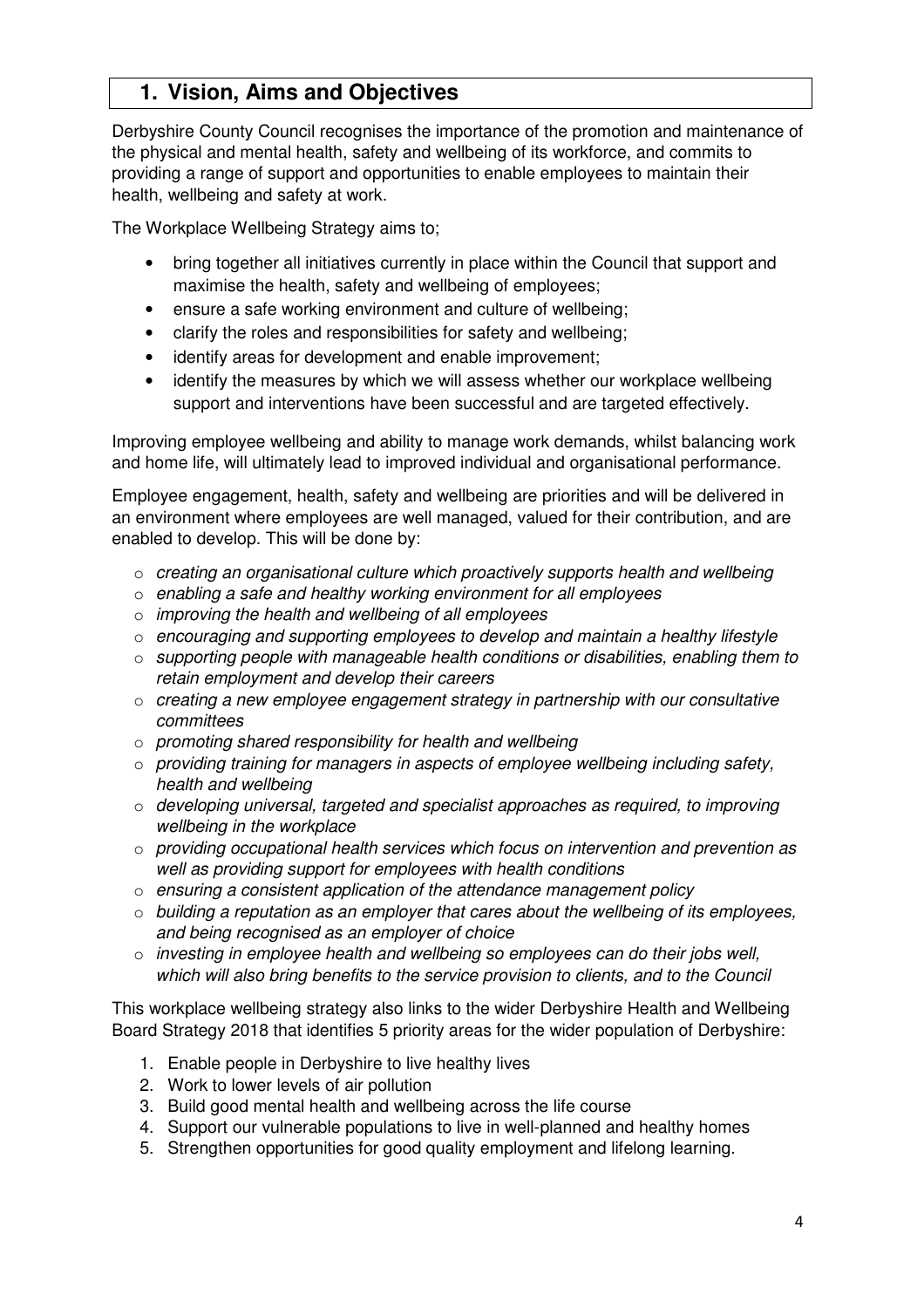#### **2. Scope**

This strategy applies to all employees, with the exception of those employed directly by school governing bodies.

#### **3. Definition of Health and Wellbeing**

Workplace wellbeing represents a culture which places employee physical, mental and social health high on the Council's agenda.

Wellbeing means different things to different people at different times, but in theory is created by combining two main elements, that of the physical and mental health of an individual.

"Health and wellbeing is about being emotionally healthy as well as physically healthy. It is feeling able to cope with normal stresses and living a fulfilled life". (National Institute for Health and Clinical Excellence)

Workplace wellbeing is known to have a positive impact on happiness, engagement, recruitment and productivity. Improving the wellbeing of employees will improve the wellbeing of their families and the wider communities we serve.

#### **4. Responsibilities for Wellbeing**

#### a. Derbyshire County Council

Derbyshire County Council is committed to providing support and opportunities to enable employees to maintain their health, safety and wellbeing at work by;

- embedding a culture of engagement, prevention and support
- providing an environment which is conducive to good health
- developing and implementing fair and effective policies and procedures
- providing training, information and guidance for employees and managers
- providing access to occupational health, health and safety, and other advisory services
- reporting on the take up of wellbeing activities, performance and sickness absence
- establishing effective monitoring processes to enable evaluation of the impact of health, safety and wellbeing programmes
- Corporate Management Team members lead by example as Health, Safety and Wellbeing advocates

#### b. Management

 To ensure the effective embedding of the Strategy throughout the Council management shall;

- set an example as a role model by adopting and promoting positive wellbeing in the workplace as set out in this strategy
- promote fairness and behaviours contributing to positive employee wellbeing
- ensure effective communication between management and employees, particularly during periods of organisational change
- ensure that bullying, harassment and discrimination are eradicated
- seek advice from Human Resources around the application of relevant polices e.g. attendance management, health and safety policies and procedures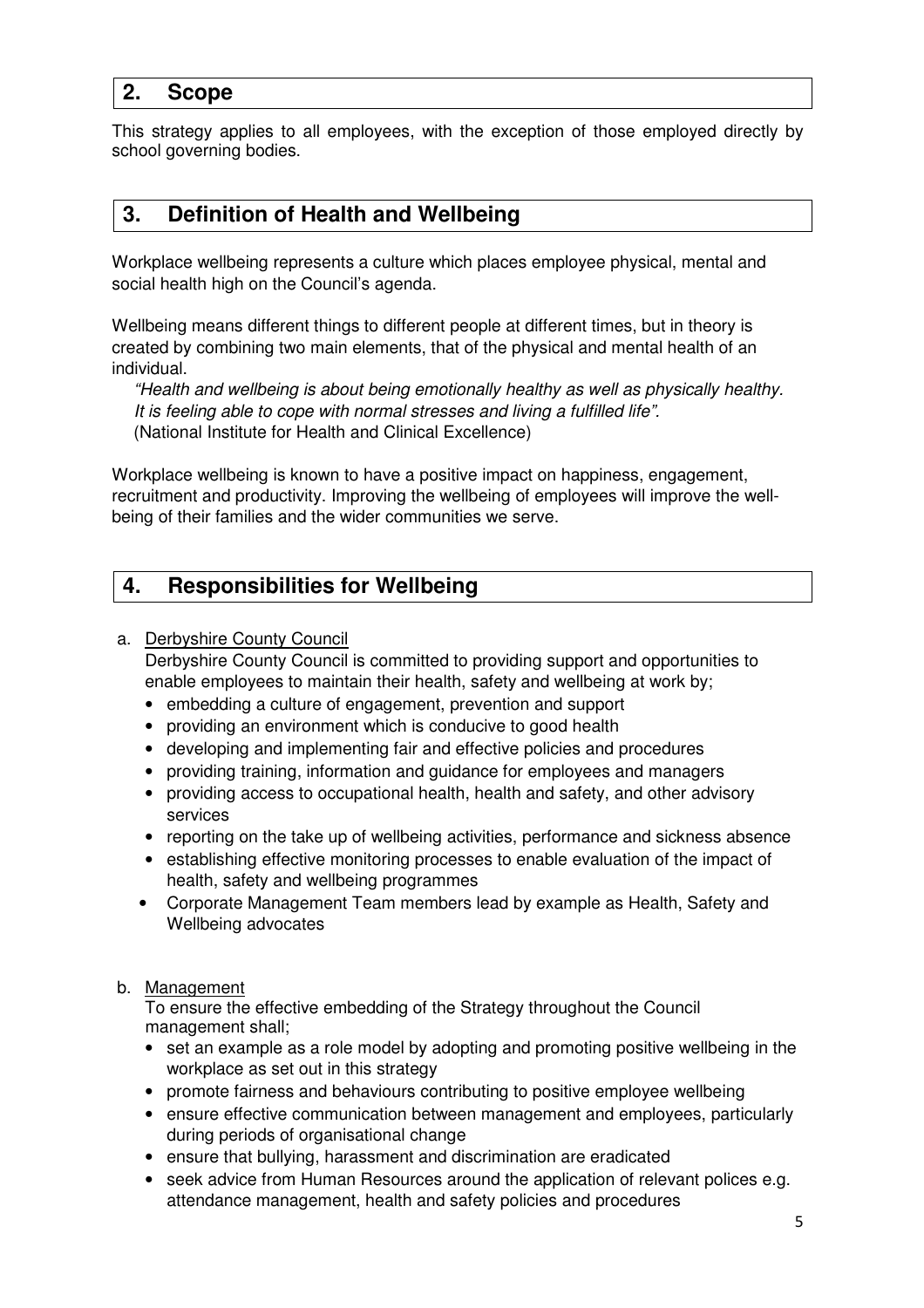- seek appropriate advice and support when dealing with complex employee health and safety issues
- work with the Trade Unions to create a fair and healthy workplace
- encourage and support employees with health problems to seek help through occupational health, wellbeing services, or external sources e.g. counselling, talking therapies, physiotherapy, stress management, smoking cessation
- encourage employees to declare if they have a health condition or a disability, so they can access the necessary reasonable adjustments and support
- ensure employees receive an induction and that they are appropriately trained to undertake their duties
- attend relevant training as required including management and health and safety training
- ensure fair and effective measures are in place to monitor and manage sickness absence and incident trends
- carry out exit interviews and questionnaires, to ensure we record and analyse why employees are leaving and what we can do differently in the future to improve employee wellbeing and reduce employee turnover
- ensure wellbeing is embedded within management best practice procedures, such as supervision and My Plan appraisal
- c. Human Resources, Occupational Health, Health and Safety, and Public Health To ensure effective advice, information and support of employees and managers in relation to health, safety and wellbeing, they shall;
	- develop organisation-wide policies and procedures to promote, improve and maintain the health, safety and wellbeing of employees
	- assist line managers in supporting individuals and liaise as appropriate with other professionals, with the aim of helping employees to maintain good health and work within a safe environment
	- provide an effective wellbeing support service designed to help employees stay in work, or return to work after experiencing health conditions
	- help employees by providing reasonable adjustments in the workplace where appropriate
	- assist in preparing rehabilitation plans, person specific risk assessments and Wellness Recovery Action Plans (WRAP) for employees returning to work after absence
	- design and implement health promotion and lifestyle behaviour management programmes to support employee wellbeing

#### d. Employees

Employees have a responsibility to look after their own health, safety and wellbeing and can take positive steps towards this by;

- adopting a healthy lifestyle and registering with a GP, dentist and optician, and taking advantage of vaccination programmes for infectious disease prevention
- seeking advice promptly about fitness to work when symptoms arise
- seeking professional advice about staying healthy, managing ill health and accessing appropriate advice, support and treatment
- returning to work as part of a supportive recovery programme
- taking advantage of health promotion and advice, guidance and information, and opportunities to be healthy, provided by the Council
- taking advantage of occupational health and wellbeing services provided by the Council
- attending mandatory training programmes as specified by the Council and proactively attending other training/programmes to support their health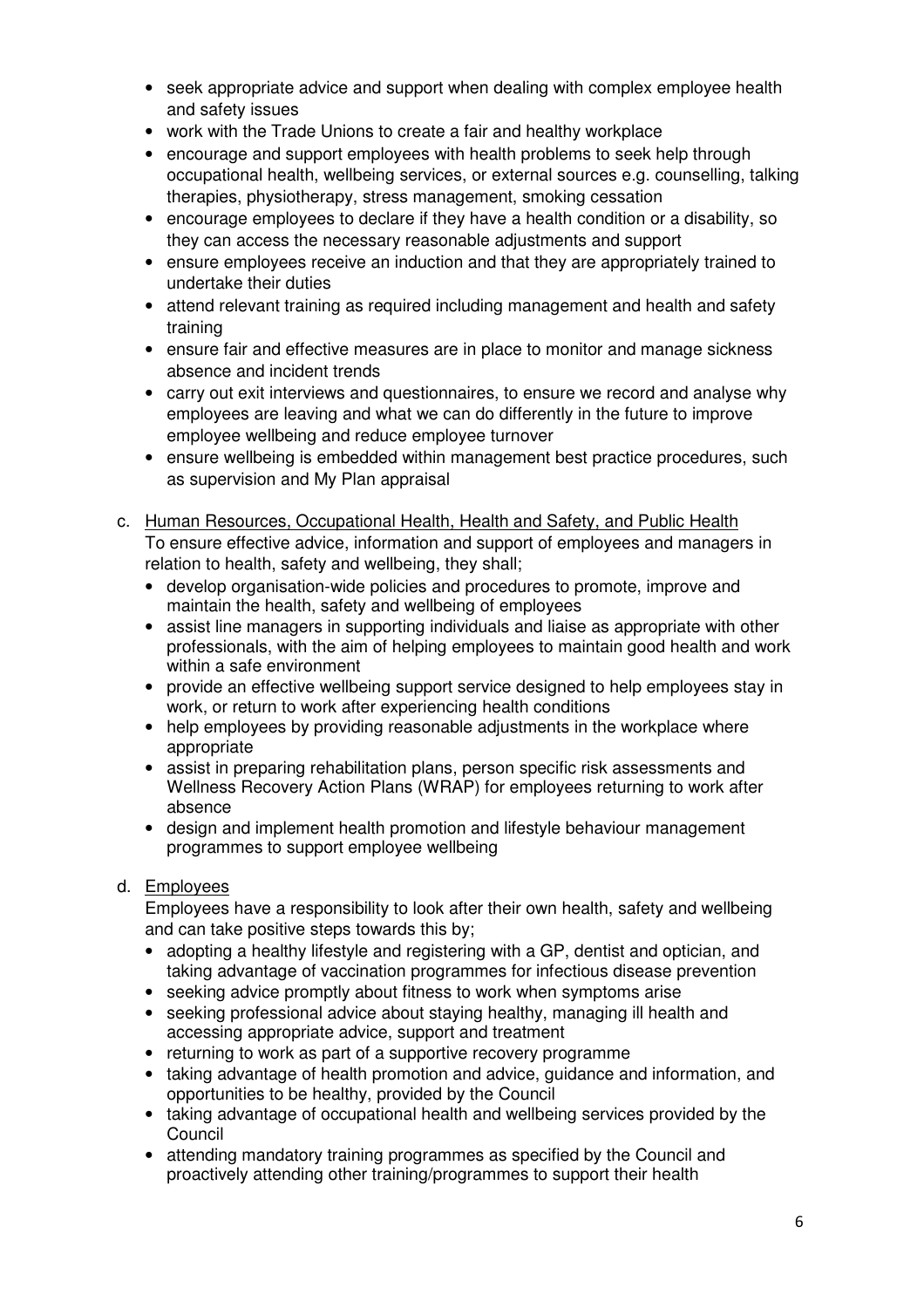- sharing ideas and actively contributing to promote health and wellbeing in their place of work
- raising issues that affect their health, safety and wellbeing or that of their colleagues with their line manager
- engaging with management and occupational health to create a Wellness and Recovery Action Plan (WRAP) where needed
- attending Occupational Health appointments as required by management to support health and attendance at work or a return to work



For a list of who provides wellbeing services/contact points, please see appendix A.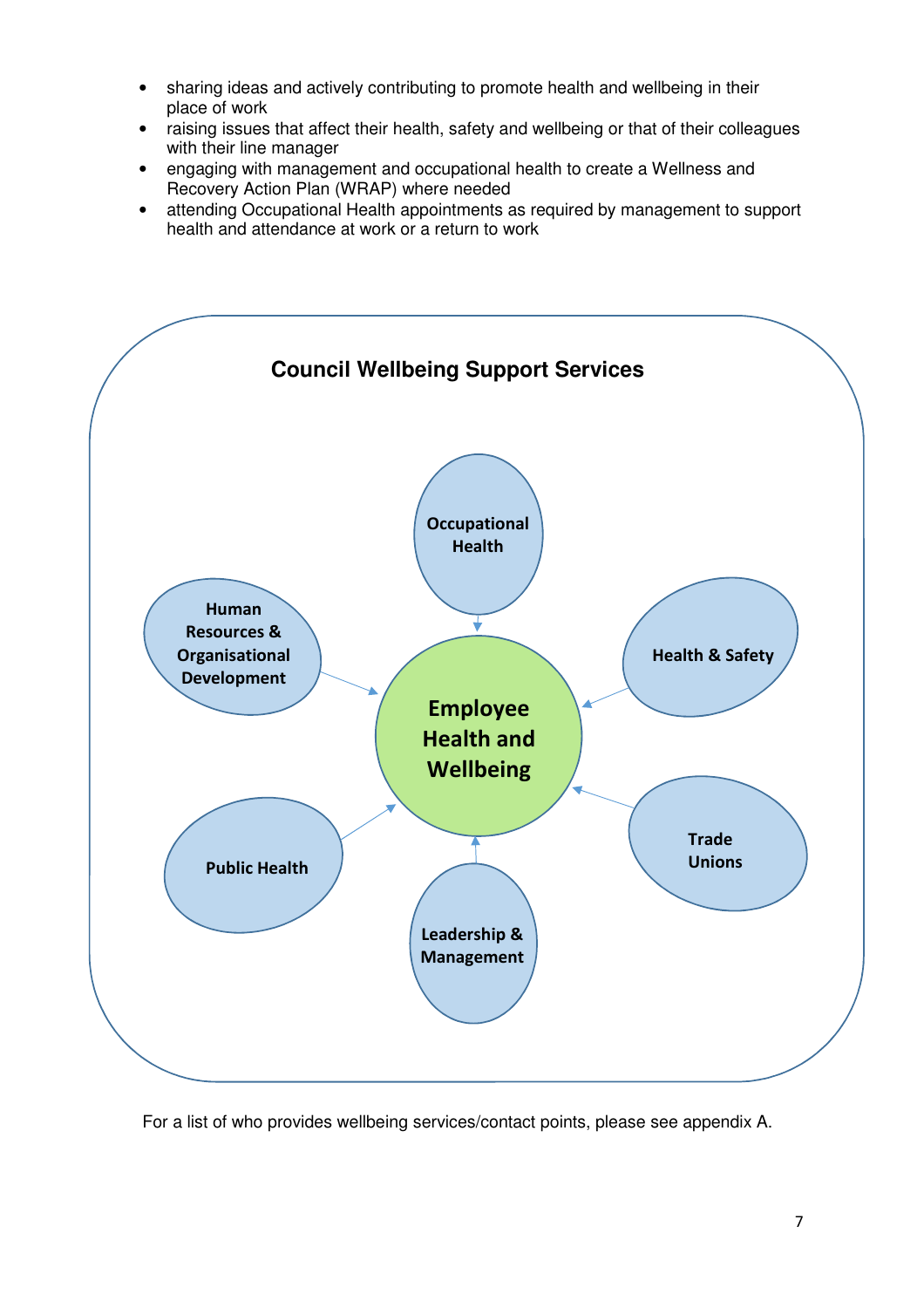## **Current Council health and wellbeing key areas and activities**

| <b>Key Area</b> | <b>Elements</b>        | <b>Wellbeing Activities</b>                                                                                                                 |  |
|-----------------|------------------------|---------------------------------------------------------------------------------------------------------------------------------------------|--|
|                 |                        | weight management and smoking cessation support<br>$\bullet$                                                                                |  |
|                 | <b>Physical health</b> | physiotherapy<br>$\bullet$                                                                                                                  |  |
|                 |                        | effective absence management, phased return to work and<br>$\bullet$                                                                        |  |
|                 |                        | adjustments to work environment                                                                                                             |  |
|                 |                        | health checks/assessments                                                                                                                   |  |
|                 |                        | health surveillance<br>$\bullet$                                                                                                            |  |
|                 |                        | links to national campaigns<br>$\bullet$                                                                                                    |  |
|                 |                        | flu vaccines<br>$\bullet$                                                                                                                   |  |
| <b>HEALTH</b>   |                        | valuing employee events<br>$\bullet$                                                                                                        |  |
|                 |                        | Occupational Health, Safety and Wellbeing policies<br>$\bullet$                                                                             |  |
|                 | <b>Mental Health</b>   | counselling service<br>$\bullet$                                                                                                            |  |
|                 | and emotional          | mediation service<br>$\bullet$                                                                                                              |  |
|                 | wellbeing              | work life balance policies<br>$\bullet$                                                                                                     |  |
|                 |                        | phased return to work<br>$\bullet$                                                                                                          |  |
|                 |                        | cognitive behaviour therapy<br>$\bullet$<br>workshops and training in stress management, mental health<br>$\bullet$                         |  |
|                 |                        | awareness, Mental Health First Aid, resilience and mindfulness                                                                              |  |
|                 |                        | network of Mental Health Champions<br>$\bullet$                                                                                             |  |
|                 |                        | Wellness and Recovery Action Plans (WRAP) for mental health<br>$\bullet$                                                                    |  |
|                 |                        | support                                                                                                                                     |  |
|                 |                        | 'Mindful Employer' commitment<br>$\bullet$                                                                                                  |  |
|                 |                        | member of National Suicide Prevention Alliance and signed up to<br>$\bullet$                                                                |  |
|                 |                        | Time To Change                                                                                                                              |  |
|                 | <b>Work</b>            | ergonomically designed working areas, focus on culture and<br>$\bullet$                                                                     |  |
|                 | <b>Environment</b>     | organisational development                                                                                                                  |  |
|                 | and demands            | online H&S DSE assessments and incident reporting. Safe working<br>$\bullet$                                                                |  |
| <b>WORK</b>     |                        | practices, safe equipment, health and safety policies and practice                                                                          |  |
|                 |                        | health and safety training both generic and task specific<br>$\bullet$<br>clear job roles, job satisfaction and job enrichment<br>$\bullet$ |  |
|                 |                        | work life balance initiatives including flexible working scheme<br>$\bullet$                                                                |  |
|                 | Line                   | effective people management policies<br>$\bullet$                                                                                           |  |
|                 | <b>Management</b>      | training and mentoring for managers, attendance management policy<br>$\bullet$                                                              |  |
|                 |                        | policy advice and guidance<br>$\bullet$                                                                                                     |  |
|                 |                        | induction and MyPlan<br>$\bullet$                                                                                                           |  |
|                 | Pay and                | fair pay and benefits<br>$\bullet$                                                                                                          |  |
|                 | reward                 | LGPS pensions scheme<br>$\bullet$                                                                                                           |  |
|                 |                        | MyPlan discussion with personal and professional development<br>$\bullet$                                                                   |  |
|                 |                        | employee benefits e.g. gym discount, cycle to work scheme<br>$\bullet$                                                                      |  |
|                 |                        | Employee Travel Plan 'Miles Better' and discounted public<br>$\bullet$                                                                      |  |
|                 |                        | transport/interest-free season ticket loans                                                                                                 |  |
|                 | <b>Organisational</b>  | clear vision and corporate wellbeing strategy<br>$\bullet$                                                                                  |  |
|                 | wellbeing              | leadership framework<br>$\bullet$                                                                                                           |  |
| <b>VALUES</b>   |                        | managing change<br>$\bullet$<br>building a supportive culture for employees<br>$\bullet$                                                    |  |
|                 |                        | effective health and wellbeing lead/champion<br>٠                                                                                           |  |
|                 | <b>Ethical</b>         | equality and diversity strategy and policy<br>$\bullet$                                                                                     |  |
|                 | <b>Standards</b>       | dignity at work<br>$\bullet$                                                                                                                |  |
|                 |                        | <b>Disability Confident scheme</b><br>$\bullet$                                                                                             |  |
|                 |                        | social responsibility<br>$\bullet$                                                                                                          |  |
|                 |                        | community investment<br>٠                                                                                                                   |  |
|                 |                        | mentoring and coaching<br>$\bullet$                                                                                                         |  |
|                 | Personal/              | challenging and rewarding work<br>$\bullet$                                                                                                 |  |
| <b>PERSONAL</b> | career                 | performance appraisal and development plans (MyPlan)<br>$\bullet$                                                                           |  |
| <b>GROWTH</b>   | development            | training opportunities and flexible learning including e-learning<br>$\bullet$                                                              |  |
|                 | and lifelong           | apprenticeships<br>$\bullet$                                                                                                                |  |
|                 | learning               | career development and succession planning<br>٠                                                                                             |  |
|                 |                        | secondments, work placements and shadowing<br>٠                                                                                             |  |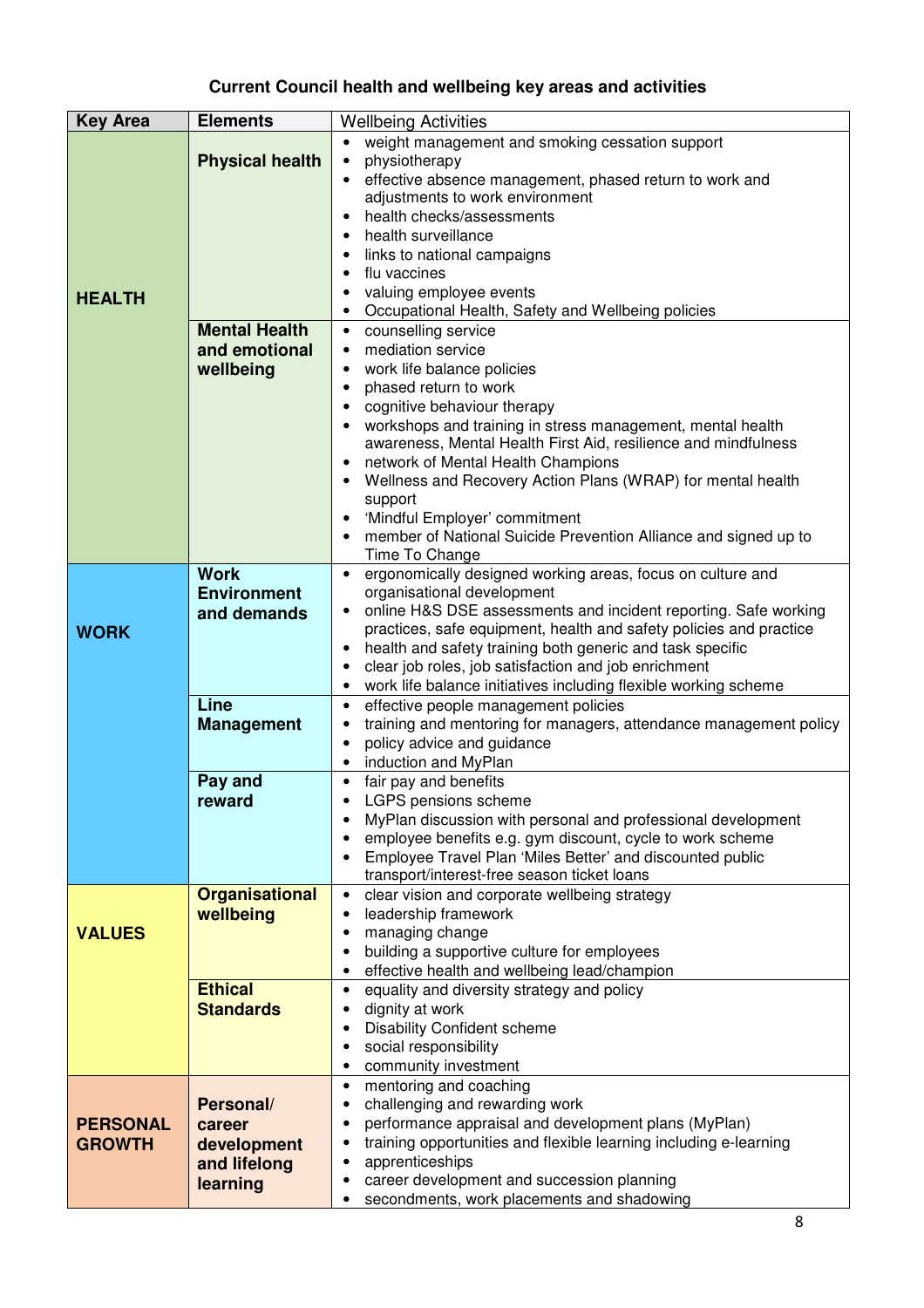#### 5. Health and Wellbeing Measures and Evaluation

This is a long term workplace strategy to improve and maintain the health and wellbeing of all those who work for the Council.

The measures by which we will assess whether our workplace wellbeing strategy, support and interventions have been successful are listed below.

We will review and revise this strategy regularly via the Consultative Joint Committee (CJC) wellbeing work-stream group.

| <b>Metric</b>                        | Monitoring interval and                |
|--------------------------------------|----------------------------------------|
|                                      | responsibility                         |
| Employee self-rated health and       | Employee survey, annually/bi-annually  |
| wellbeing                            | Exit Questionnaires, quarterly         |
|                                      | Satisfaction Surveys in departments    |
| Sickness absence - % reduction of    | Quarterly by SMT, annually by CMT      |
| FTE lost overall                     |                                        |
| Agency and locum costs - % reduction | Quarterly by SMT, annually by CMT      |
| of FTE relating to sickness cover    |                                        |
| Incident/Injury Rates                | Quarterly by Health and Safety Section |

Evidence has shown that employers who adopt a positive approach to improving health and wellbeing across the organisation may achieve improved productivity and performance, employee and client satisfaction, reduced sickness absence and associated costs, and reduced agency use and associated costs.

It is our intention to develop engagement mechanisms to support the health, safety and wellbeing of the entire workforce making it accessible for all.

Already we have:

- engaged our Consultative Committees providing regular updates
- established a wellbeing consultation work stream with Trade Unions
- consulted with employees via surveys across the workforce
- developed a health and wellbeing webpage available to all employees, promoting health and wellbeing
- feedback from those colleagues who are leaving us via exit interviews and questionnaires to enable us to monitor and change how we can better support employee wellbeing.

The future objectives of the strategy are to:

- promote our wellbeing services ensuring employees are aware of all the opportunities to maintain and improve their health and are encouraged to act as role models to their colleagues
- develop employee engagement opportunities and build a wellbeing culture across the Council
- help employees develop and maintain a healthy lifestyle and improve their physical and mental health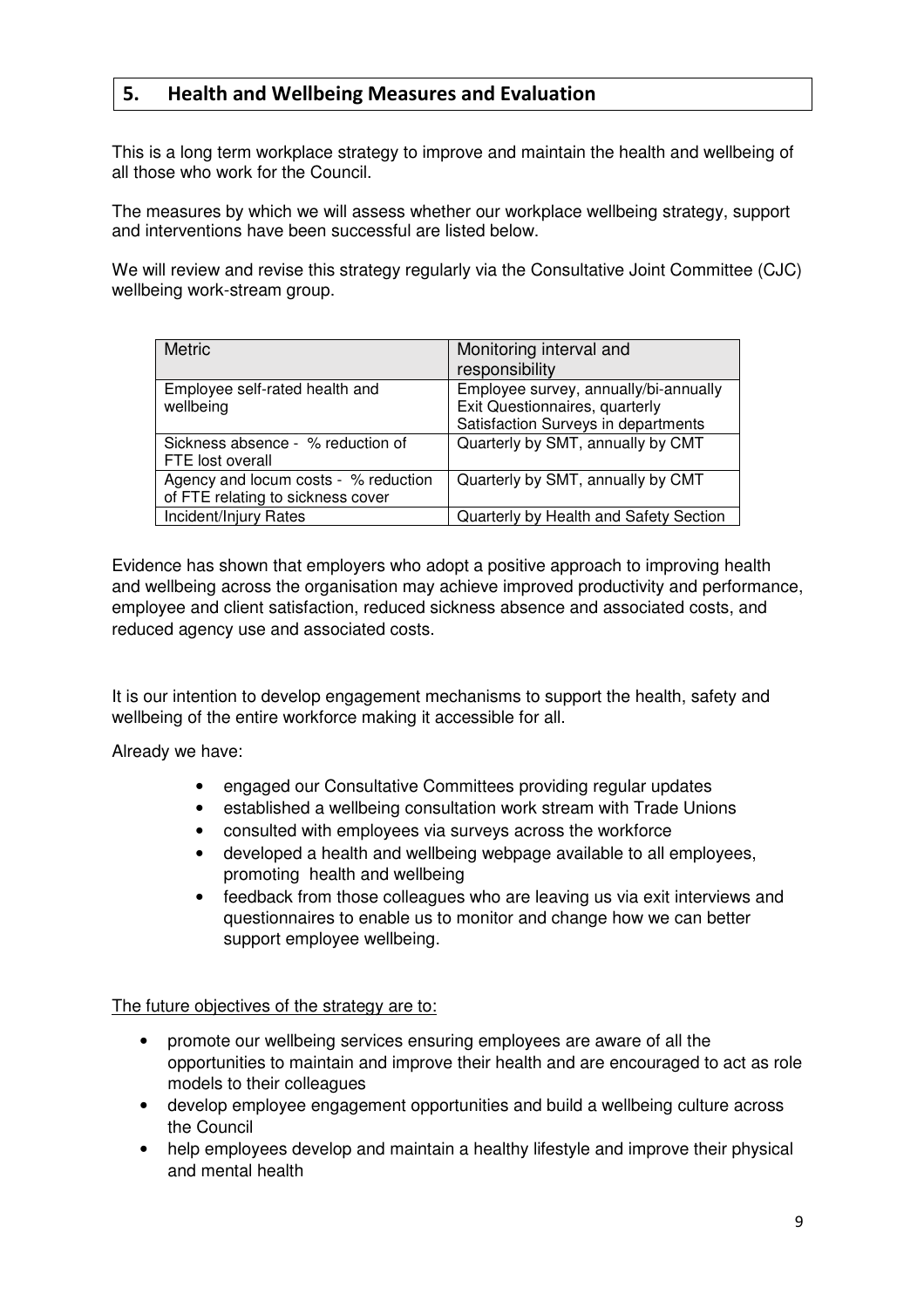- use our data sources including reasons for sickness, employee health needs assessment and our employee survey to design interventions to improve the health and wellbeing of our employees
- adopt the Healthy Workplaces Public Health Campaign
- develop employee wellbeing support and activities that are delivered across a range of localities in Derbyshire
- improve our mental health support services to;
	- o enable a non-judgmental culture and to de-stigmatise issues surrounding mental health by providing training to employees which will help them to identify issues in themselves and others and signpost to appropriate services
	- o build personal resilience in individuals through practical strategies, training and support in managing stress and change
	- o build on our network of Mental Health and Wellbeing Champions and Workplace Health Champions
	- o support the Time to Change national campaign for Mental Health at work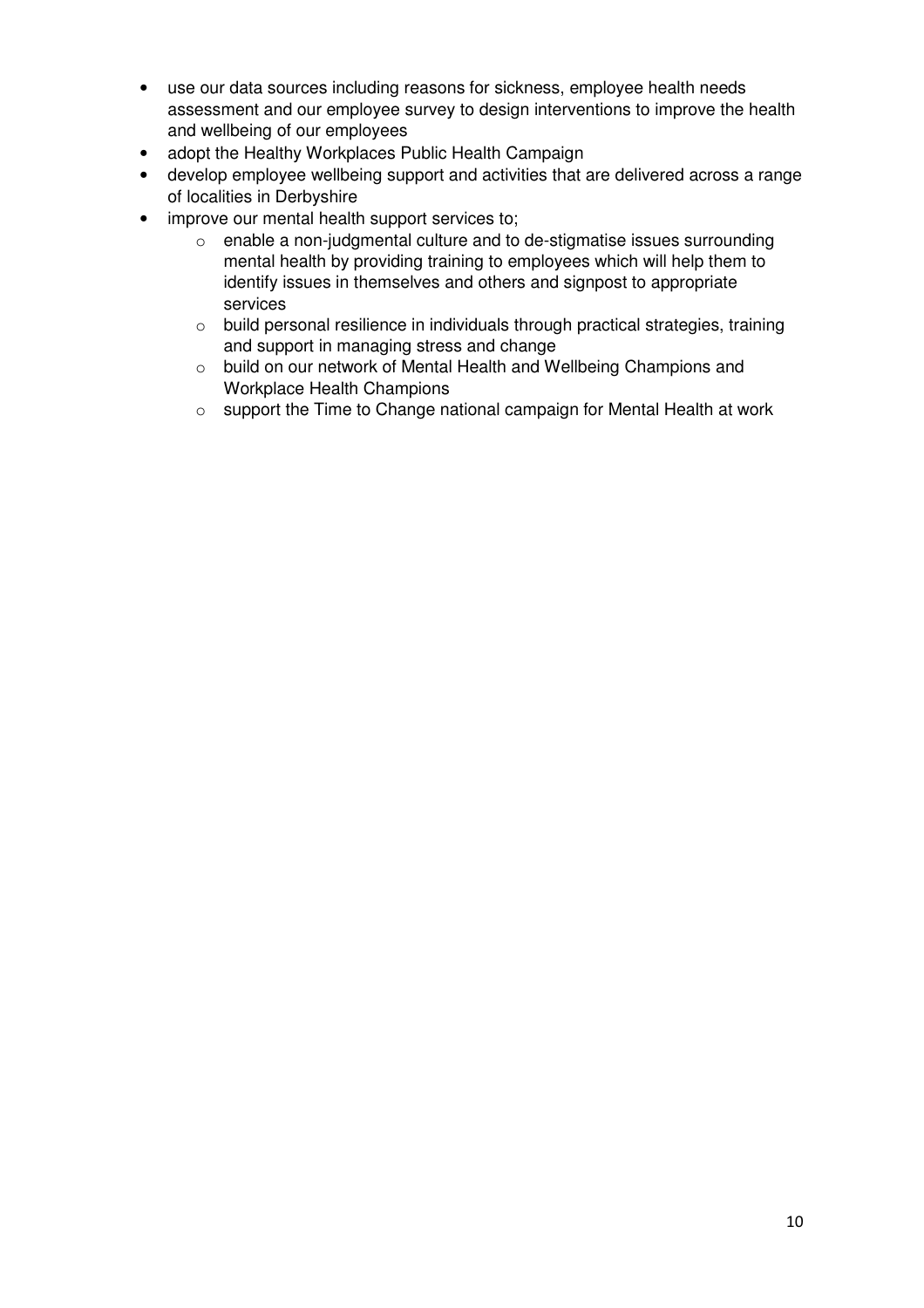#### **APPENDIX A - Guide to Current Workplace Wellbeing Support Services**

#### **Health and Safety Services**

- $\circ$  E-learning training on stress, mental health, alcohol and drug awareness, manual handling/Display Screen Equipment (DSE) etc.
- o DSE online systems for workplace assessments
- $\circ$  Early intervention incident reporting to identify and resolve symptoms before employees are off work.
- o Musculoskeletal Disorder Policy and guidance
- o Manual Handling/Moving and Handling policies
- o Manual Handling and Ergonomic workshop
- $\circ$  Safety training courses for managers, including the 5 day Managing Safely course Managers.
- o Working Safely training

#### **Occupational Health Services**

- o Counselling Service
- $\circ$  Specialist Equipment and specialist software support all departments via Occupational Health (adapted office equipment, chairs, and Dragon software etc.).
- $\circ$  Occupational Health Services (Nurse/doctor appointments, pre-employment health checks, workplace assessments etc.)
- o Physiotherapy services
- o Cognitive Behavioural Therapy Services
- o Flu Jabs –key frontline employees as identified
- $\circ$  Health Surveillance all departments (but select job groups co-ordinated by Occupational Health)
- o Dyslexia assessment and support
- o First Aid Training
- $\circ$  Eye Care Voucher scheme (free eye tests for Display Screen Equipment users)
- o Prescription safety glasses

#### **Public Health Services**

- $\circ$  Mental Health Champions training and network; sustainable approach to build a network of employees to be champions and co-ordinate mental health specific activities going forward.
- $\circ$  Access to training that will decrease stigma, raise awareness and enable identification and support of mental health, including mental health awareness, mental health first aid, suicide awareness and prevention.
- $\circ$  Live Life Better Derbyshire Service support to lose weight, stop smoking, to be more active and resolve other life situation issues e.g. debt
- $\circ$  Healthy Workplaces Derbyshire initiatives and targeted Public Health programmes support Council-wide approaches and work with some specific service areas to identify issues and improve health and wellbeing.
- $\circ$  Corporately signed up to Time To Change and National Suicide Prevention Alliance
- o Facilitate delivery of onsite sessions such as Yoga
- o One-off initiatives (such as Men's Health Day, Time to Talk Day, World Suicide Prevention Day, Stress Awareness event) – delivered by Public Health in collaboration with Adult Care Department, Policy and others
- o Access to Live Life Better Derbyshire services, both online, and face-to-face support